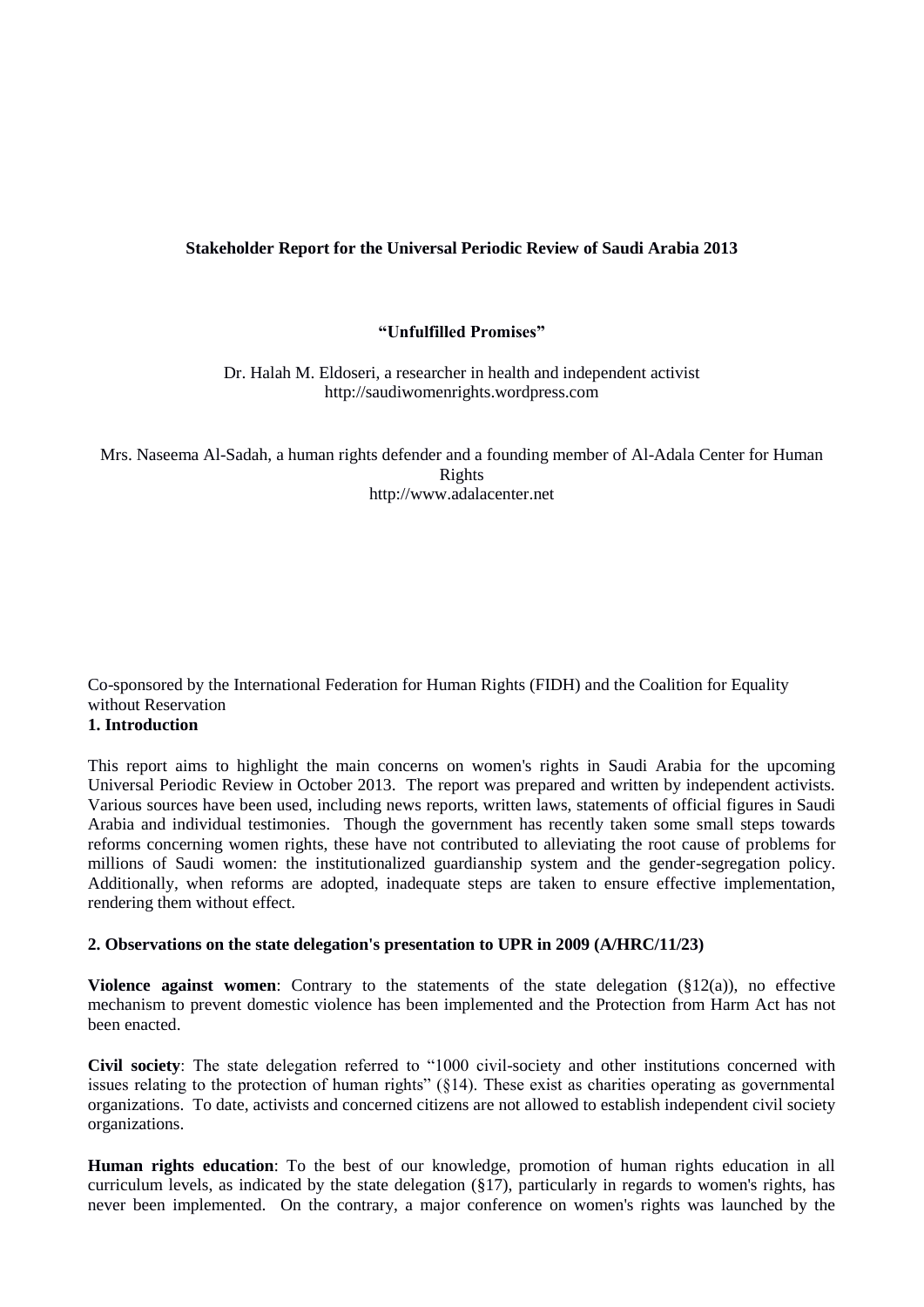government in 2012, sponsored by Princess Saita Bint Abdulaziz<sup>1</sup>. Speakers were predominantly religious male scholars. Conference recommendations emphasized the concept of guardianship and gender segregation as prerequisites for women education or work. It also called for abandonment of the government's commitment to international treaties advocating women rights, as an alien concept to the Saudi Islamic society.

## **3. Assessment of the status of women's rights in Saudi Arabia**

#### **Women's Rights in law**

Equality between Saudi citizens, with no discrimination based on gender, is specified in article 8 in the Basic Law of Governance<sup>2</sup>. However, equality between men and women is not respected in practice. For example, a guardian's permission is generally required for women to access governmental services or resources including obtaining official identification documents. Discrimination against women is not explicitly prohibited in laws, policies, or procedures.

Extreme fatwa or religious edicts impact the governmental treatment of women in public policies. Examples include bans on women driving, prohibition of physical education for girls, and discriminatory court rulings in domestic conflicts. In the absence of codification of regulatory laws and a written penal code, women's access to resources and services are conditioned to arbitrary religious opinions and outdated social norms.

#### **Political Participation**

In 2011, a Royal Decree allowed women to participate for the first time in municipal elections and to be appointed to the Consultative Council. In 2013, appointed women members were not able to resume their duties until separate spaces are assigned. This enforced gender segregation risks impacting on women members' active engagement in debate and limiting their influence on political decision-making.

Representation of women in public offices in general is still below the minimum 30% threshold recommended by the Beijing protocol<sup>3</sup>. For example, with the exception of the all-women University of Princess Nora, female professors are not appointed in any higher position beyond the Deputy Dean position.

The right to protest and to peaceful assembly is officially banned, based on a religious Fatwa<sup>4</sup>. Women protesters have been arrested and sometimes beaten. Some were protesting against the neglected state of their campus while others were protesting against the unlawful detention of family members<sup>5</sup>. Activists who organized a national campaign to advocate political participation of women (*Balady Campaign*) had to work without formal authorization<sup>6</sup>. Consequently, difficulties were experienced in convincing the public to join their activities, in getting funds, or in promoting their cause for fear of prosecution.

## **The Right to Nationality**

Saudi women cannot transfer their nationality to their non-Saudi spouses or children. Amendment to Saudi Nationality Act of 2012 maintains a clear discrimination. Wives of Saudi citizens are automatically granted the nationality after marriage and giving birth to a child. Non-Saudi men who are granted the Saudi citizenship can transfer the Saudi nationality to their non-Saudi wives and children. On the contrary, non-Saudi husbands and children of Saudi women can only be granted residence permits. Male children of Saudi Mothers can apply for citizenship upon reaching 18 years of age with some conditions. Female children of Saudi mothers can only apply for Saudi nationality through marriage to a Saudi citizen after giving birth to a  $child<sup>7</sup>$ .

## **Right to Education**

- 1 1
- $\overline{2}$
- 3
- 4 5
- 6
- 7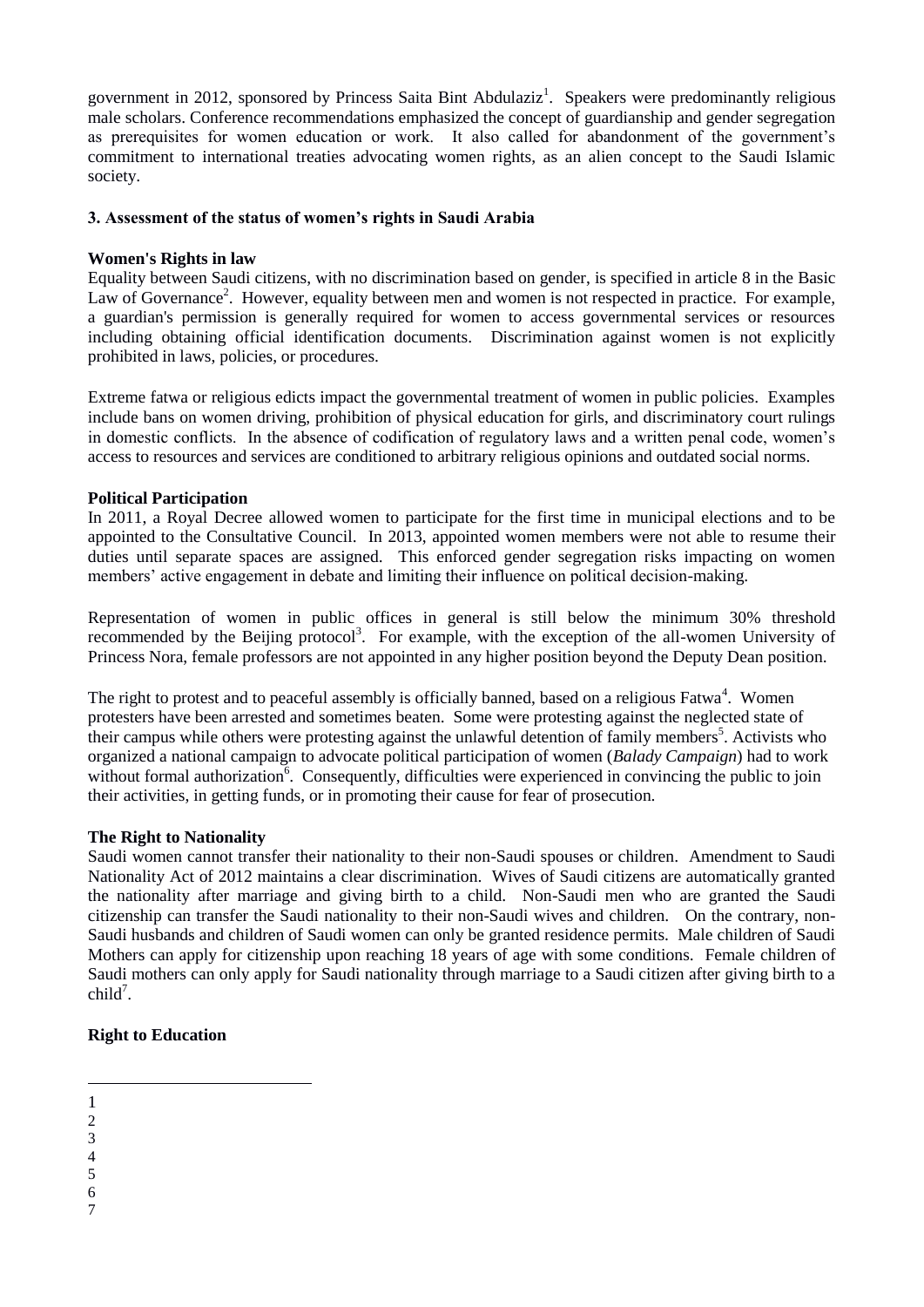Article 13 of the Basic Law of Governance provides for the government's responsibility in educating citizens without discrimination and helping them acquire the knowledge and skills to become useful members of the society.

However, the permission of the guardian is required to enroll in education. Fathers who either refuse or neglect to enroll their children in education are not punishable by law. Mothers cannot obtain official documentation for their children as fathers do.

Women's application for scholarships abroad is conditioned by the consent and the accompaniment of their guardians<sup>8</sup>.

Physical education (PE) for girls is still prohibited in schools, despite the positive approval to include two women in London 2012 Olympics<sup>9</sup>.

The Ministry of Education has issued a directive to all schools to obtain pre-authorization permission from guardians in order to provide medical assistance in emergencies<sup>10</sup>. A high school special-needs student in Taif city died on her way to the hospital after an accident at school and because of the late arrival of her father<sup>11</sup>.

Concerns of safety and appropriateness of buildings used for girls' education continues. In Jeddah city, two deaths and 32 injuries were reported after a fire incident<sup>12</sup>. In Abha city, students organized protest against the neglected state of women's campus<sup>13</sup>.

## **Economic Participation**

The employment rate of Saudi women is among the lowest in the world. In 2012, the Ministry of Labor issued a financial aid program for the unemployed youth; women represented 86% the applicants  $14$ . Approximately 60% of applicants to the aid program from the disabled citizens were females, most were high school graduates <sup>15</sup>. Limitations to active economic participation of women include the gendersegregation enforcement, the driving ban, and the requirement of guardian permission. Nevertheless, thousands of women joined the service retail sectors when the Ministry of Labor enforced hiring women only in certain retail jobs dealing with merchandise for women. In response, the religious police issued certain conditions to regulate women's access to work in retailing<sup>16</sup>.

The ban on driving, in particular in the absence of safe and reliable public transportation, continues to limit the autonomy of women. In 2011, Manal-Al-Shareef, a single working mother initiated the campaign "Women2Drive"<sup>17</sup>, after thousands of concerned citizens unsuccessfully petitioned the Consultative Council for the right to drive. In May 2011, Al-Shareef was held in Dammam prison for nine days until her father pleaded with the King for her release. Women who challenged the ban and drove their cars were subjected to arrest and forced to sign pledges not to drive again. Al-Shareef and two other women activists, Naseema Al-Sadah, and Samar Badawi filed lawsuits against the Ministry of Interior and the Traffic Department, but they have received no response to date.

Although the Ministry of Trade has removed the mandate of male representative or male-manager for Saudi business women, many governmental agencies remain inaccessible to women without a male-representative despite the decision $18$ .

- 1 8
- 9

10

- 11
- 12 13
- 14
- 15
- 16
- 17 18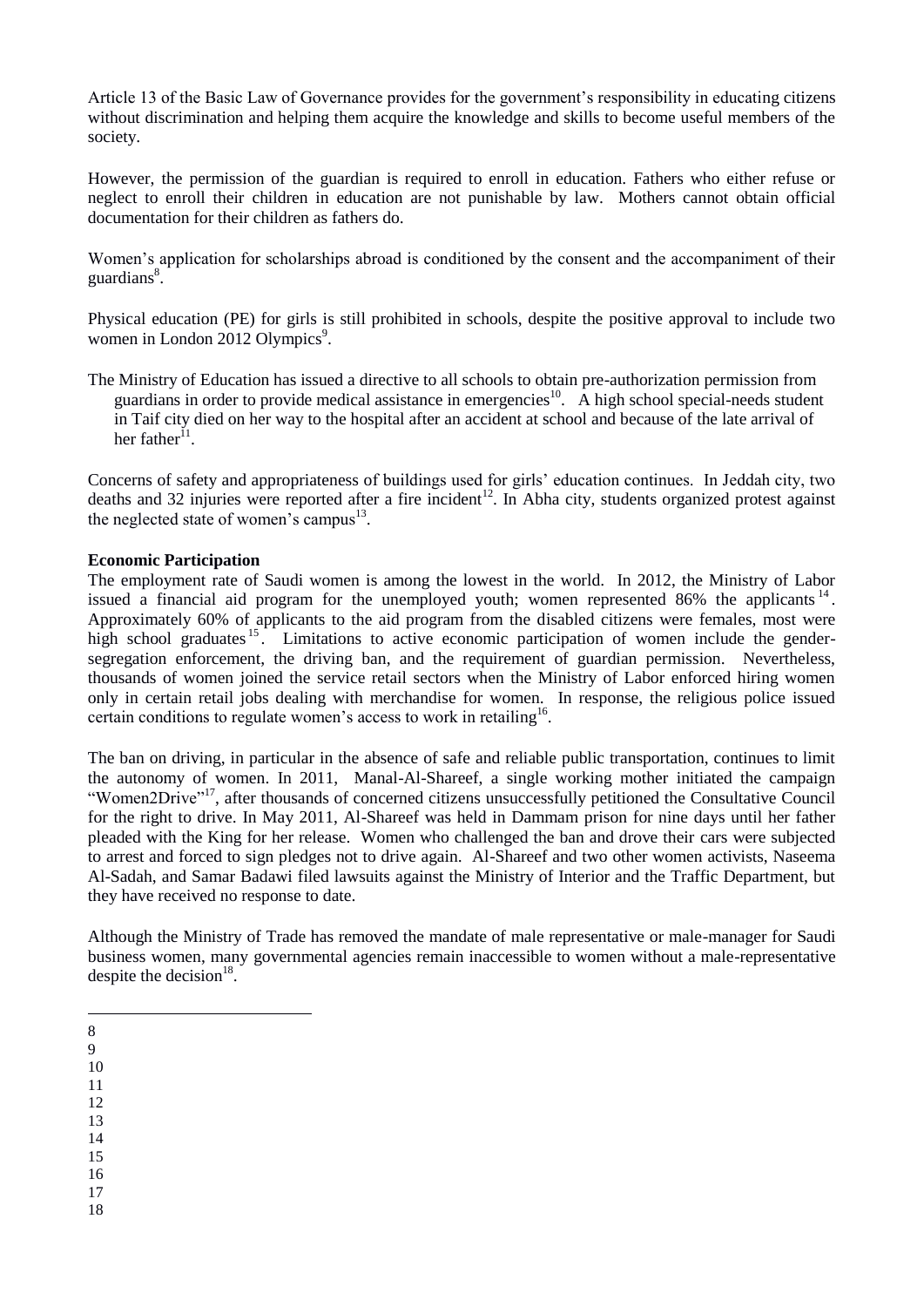Similarly, the Ministry of Labor has revoked the requirement of the permission of a guardian for women to apply for jobs. However, several employers still require women applicants to provide guardian consent, for instance the National Guards Health Affairs and the National Commercial Bank.

## **Violence against women and girls**

Violence against girls and women continue to rise without effective strategies to combat it. There are no laws to coordinate the official response to cases of violence and to protect the victims. In 2011, The National Society for Human Rights received 370 complaints of domestic violence; the majority of them concerned the actions of husbands and fathers. Physical and emotional violence were the most common. In children, girls represented 62% of all cases of violence against children. Fathers were the main perpetrator in 65% of cases.

Fathers responsible for the death of a child can avoid responsibility by paying blood money based on a religious opinion considering fathers – but not mothers – to be forgiven for the murder of their children. This occurred in the case of Lama Al-Ghamdi, a five year old girl who was tortured to death by her father, an Islamic preacher in October 2012<sup>19</sup>.

Shelters are either not available in all areas or poorly equipped for women victims and their children. Sometimes, victims are housed in state rehabilitation centers. In addition, due to poor training and lack of procedures or protocols, shelter personnel can subject victims to further risk. Amra Al-Sufyani, an abused wife of a drug addict, was housed in a rehabilitation center in Taif city on the governor's direction. The center's management tried to return Amra back to another member of her family to solve her case despite the apparent risk to her safety. Additionally, no help was provided to Amra to obtain her official documentation or attend her court hearings by the shelter, resulting in a delay of her case hearing and her inability to enroll her child in school.

Women prisoners are not allowed to leave state institutions except in the care of a consenting guardian. Moreover, due to the social stigma in Saudi conservative society, women released into the custody of their families are subjected to various forms of violence, and many are killed. A young man killed his two sisters when exiting a correctional facility in Riyadh after being informed of the moral nature of their crime, being found in a car with two unrelated men<sup>20</sup>.

Increasingly, young women and girls are escaping from domestic violence to shelters. A total of 1400 women have escaped their families in one year (2012) across the country<sup>21</sup>. Generally, escaping family is illegal and women are treated as prisoners until reconciliation with family succeeds. This is due to the difficulty created by the institutionalized guardianship system. Released women cannot rent, drive, work, or obtain official documentation without their guardians' permission or presence.

Emergency help lines are not operated 24 hours per day, and rarely answered. Additionally, no help is provided to victims inside a place of residence, victims have to go to police stations and hospitals in person to report. Victims' access to help can be limited by the driving ban, inability to leave residence, unresponsive social care workers or police personnel.

## **Access to Justice**

There are major obstacles for women seeking access to justice. For example, police officers often hesitate and sometimes refuse to accept complaints from women without their guardians. The Ministry of Justice does not allow women to use their national ID cards for identification. Instead, each woman requires a male family member or two unrelated men to prove her identity for legal services such as making a power of attorney or filing a law suit. Judges apply strict Islamic opinions in the absence of codified laws.

## *Family law*

<sup>&</sup>lt;u>.</u> 19

<sup>20</sup>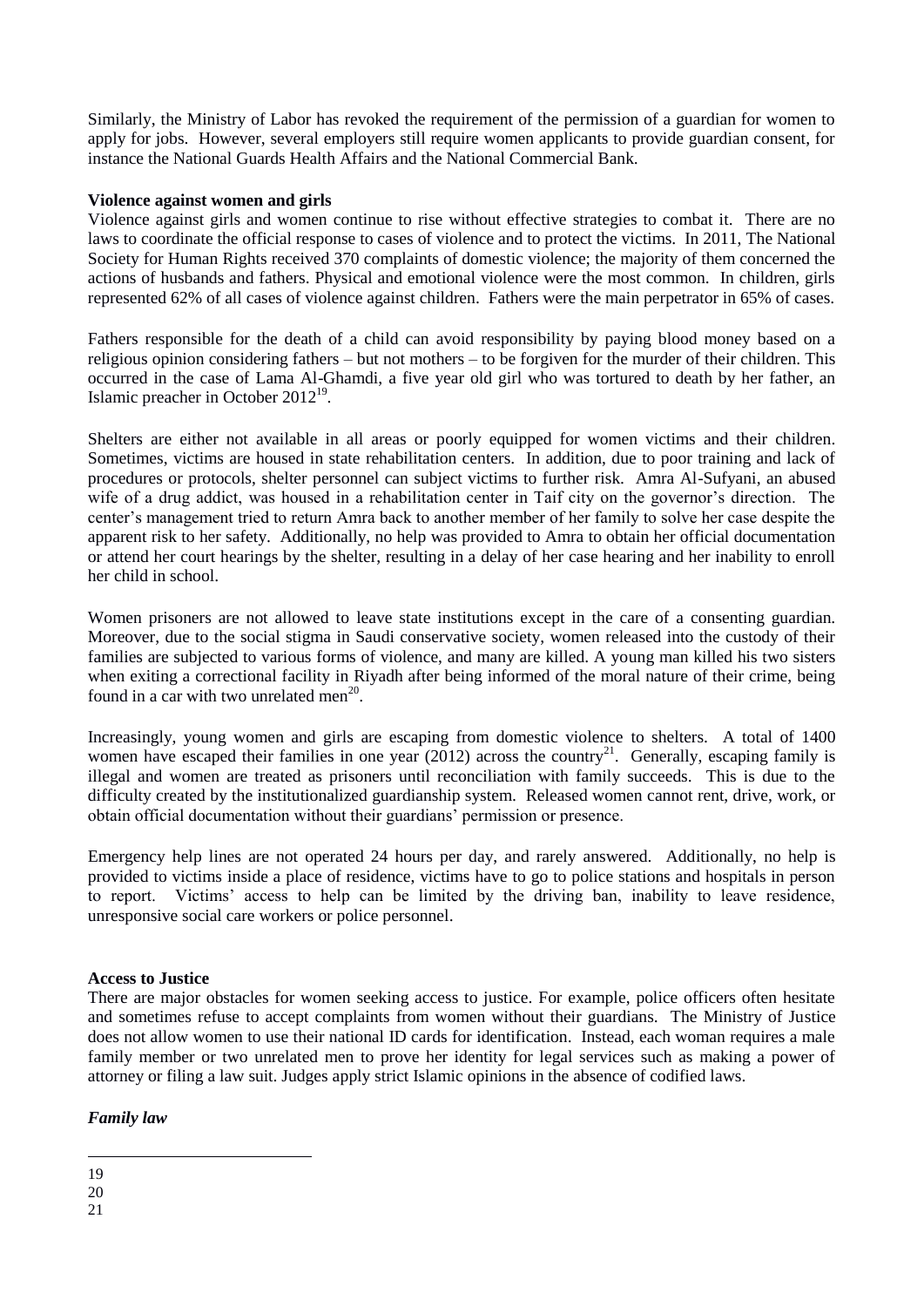The absence of personal status code and lengthy scheduling of cases complicates resolution of family disputes related to marriage, custody of children, inheritance, or divorce.

The practice of Lea 'an (Religious annulment of marriage when a man doubts the paternity of his child) remains prevalent in certain area of Saudi Arabia such as Southern region. This subjects children to the risk of having no legal documentation for fear of social stigma, with subsequent lack of access to educational and health services. DNA paternity testing is not enforced; neither are the use of pseudonyms use as happens with children of anonymous parents.

**Forced marriages** are unregulated and difficult to annul. Women must prove the forced nature of the marriage by impossible measures, including not attending the wedding party or not allowing the husband to consummate the marriage. A total of 62 cases to annul a forced marriage have been filed in the Ministry of Justice in the past 14 years<sup>22</sup>. Under-age marriage can be difficult to annul in the absence of media or other public interventions.

**Unilateral divorce** by husbands is widely practiced and not regulated by law to protect women and children from the consequences of arbitrary divorce. Khulu, or the possibility of a woman to leave a marriage on condition that she renounces her dowry and all financial support, is enforced excessively when a woman fails to prove harm or abuse by a husband. A special fund has been recently allocated by the government to help women who cannot pay to leave their husbands.

Male guardians can request to annul a marriage -even when the woman approves a husband- based on a mismatch in the family status between a woman and her husband. Judges often rule in favor of guardians even when women are asking for their basic rights. In Medina, a surgeon in her forties was not allowed to marry against the wishes of her father after 10 years of legal proceedings and living in a shelter<sup>23</sup>. Fatima Ahmed, a 35 year old dental hygienist, was ordered by the judge to remain in prison if she did not accept to live with her abusive father<sup>24</sup>.

In some cases, judges qualify cases of women who rebel against the authority of their guardians as "disobedience of parents", a crime where no evidence is needed but the word of the parent.

## *Legal practice*

Women lawyers cannot apply for a practice permit despite an amendment allowing them to practice after a period of training. Bayan Zahran, a female lawyer and advocate, was denied a permit to work in the Ministry of Justice. A spokesperson justified the rejection as due to the lack of specific places for women applicants and unclear directives<sup>25</sup>.

## *Particular vulnerability of women migrant workers*

Migrant workers are at higher risk of unlawful imprisonment due to general lack of knowledge of local norms and laws and the communication barrier. Many women prisoners are pregnant maids who have been abused by their employers and have no means of redress. Rizana Nafeek was a 17 years old Sri-Lankan maid who was executed for the death of an infant in her care, following legal proceedings which failed to respect international law<sup>26</sup>.

## **Recommendations**

- 1. Harmonization of local laws and policies with the commitments of Saudi Arabian government to international and regional human rights conventions.
- 2. Urgent measures must be taken to increase women's access to decision-making positions, to reach a minimum 30% ratio in all public offices and positions.

25

26

<sup>1</sup> 22

<sup>23</sup>

<sup>24</sup>